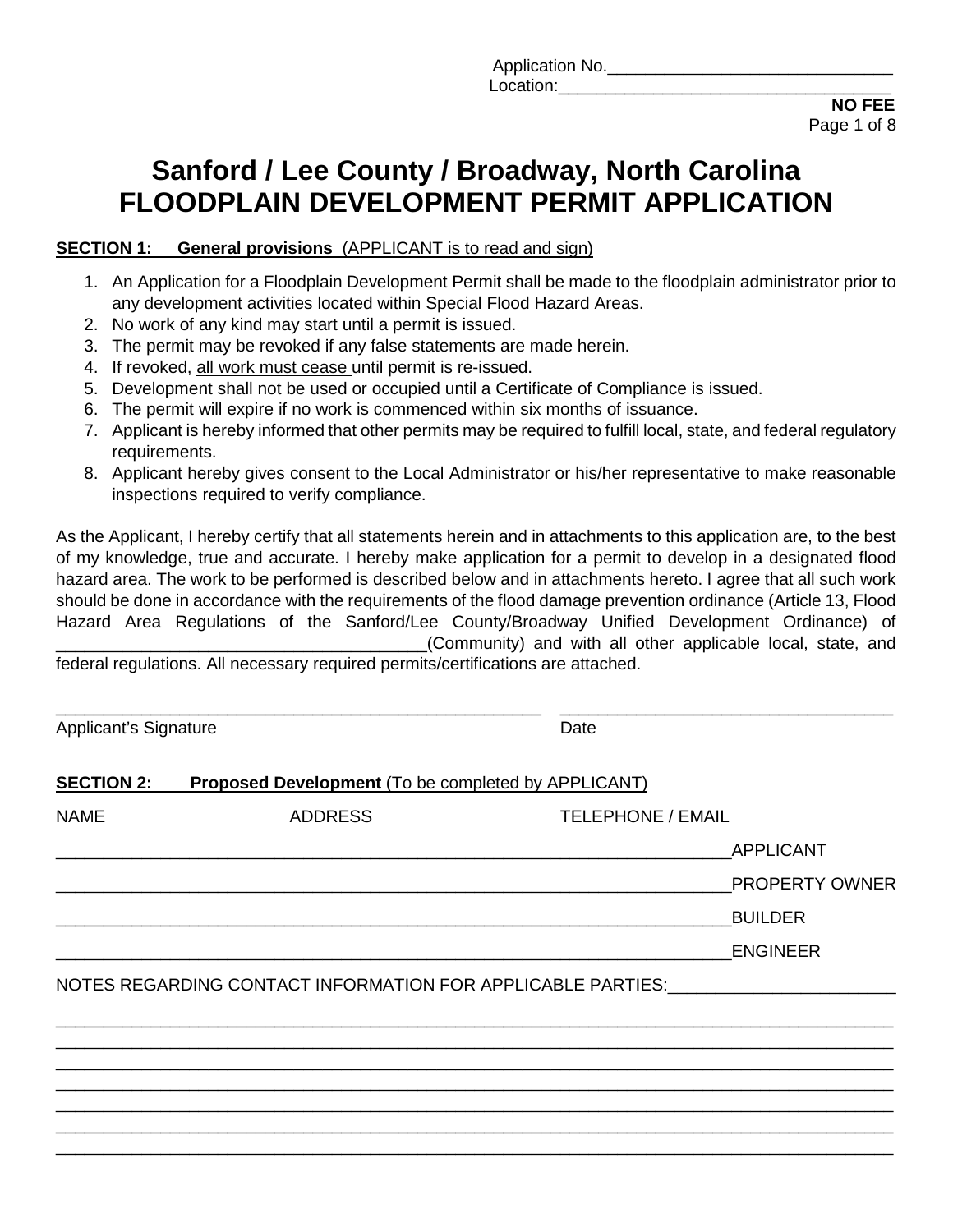Application No.\_\_\_\_\_\_\_\_\_\_\_\_\_\_\_\_\_\_\_\_\_\_\_\_\_\_\_\_\_\_

 Location:\_\_\_\_\_\_\_\_\_\_\_\_\_\_\_\_\_\_\_\_\_\_\_\_\_\_\_\_\_\_\_\_\_\_\_ **NO FEE**  Page 2 of 8

PROJECT LOCATION: To avoid delay in processing this application, please provide enough information to easily identify the project location. Provide the street address, lot number or legal description (attach) and, outside urban areas, the distance to the nearest intersecting road of well-known landmark. A sketch attached to this application showing the project location is helpful. Address:\_\_\_\_\_\_\_\_\_\_\_\_\_\_\_\_\_\_\_\_\_\_\_\_\_\_\_\_\_\_\_\_\_\_\_\_\_\_\_\_\_\_\_\_\_\_\_\_\_\_\_\_\_\_\_\_\_\_\_\_\_\_\_\_\_\_\_\_\_\_\_\_\_\_\_\_\_\_\_\_\_

\_\_\_\_\_\_\_\_\_\_\_\_\_\_\_\_\_\_\_\_\_\_\_\_\_\_\_\_\_\_\_\_\_\_\_\_\_\_\_\_\_\_\_\_\_\_\_\_\_\_\_\_\_\_\_\_\_\_\_\_\_\_\_\_\_\_\_\_\_\_\_\_\_\_\_\_\_\_\_\_\_\_\_\_\_\_\_\_ \_\_\_\_\_\_\_\_\_\_\_\_\_\_\_\_\_\_\_\_\_\_\_\_\_\_\_\_\_\_\_\_\_\_\_\_\_\_\_\_\_\_\_\_\_\_\_\_\_\_\_\_\_\_\_\_\_\_\_\_\_\_\_\_\_\_\_\_\_\_\_\_\_\_\_\_\_\_\_\_\_\_\_\_\_\_\_\_ \_\_\_\_\_\_\_\_\_\_\_\_\_\_\_\_\_\_\_\_\_\_\_\_\_\_\_\_\_\_\_\_\_\_\_\_\_\_\_\_\_\_\_\_\_\_\_\_\_\_\_\_\_\_\_\_\_\_\_\_\_\_\_\_\_\_\_\_\_\_\_\_\_\_\_\_\_\_\_\_\_\_\_\_\_\_\_\_ \_\_\_\_\_\_\_\_\_\_\_\_\_\_\_\_\_\_\_\_\_\_\_\_\_\_\_\_\_\_\_\_\_\_\_\_\_\_\_\_\_\_\_\_\_\_\_\_\_\_\_\_\_\_\_\_\_\_\_\_\_\_\_\_\_\_\_\_\_\_\_\_\_\_\_\_\_\_\_\_\_\_\_\_\_\_\_\_ \_\_\_\_\_\_\_\_\_\_\_\_\_\_\_\_\_\_\_\_\_\_\_\_\_\_\_\_\_\_\_\_\_\_\_\_\_\_\_\_\_\_\_\_\_\_\_\_\_\_\_\_\_\_\_\_\_\_\_\_\_\_\_\_\_\_\_\_\_\_\_\_\_\_\_\_\_\_\_\_\_\_\_\_\_\_\_\_ \_\_\_\_\_\_\_\_\_\_\_\_\_\_\_\_\_\_\_\_\_\_\_\_\_\_\_\_\_\_\_\_\_\_\_\_\_\_\_\_\_\_\_\_\_\_\_\_\_\_\_\_\_\_\_\_\_\_\_\_\_\_\_\_\_\_\_\_\_\_\_\_\_\_\_\_\_\_\_\_\_\_\_\_\_\_\_\_ \_\_\_\_\_\_\_\_\_\_\_\_\_\_\_\_\_\_\_\_\_\_\_\_\_\_\_\_\_\_\_\_\_\_\_\_\_\_\_\_\_\_\_\_\_\_\_\_\_\_\_\_\_\_\_\_\_\_\_\_\_\_\_\_\_\_\_\_\_\_\_\_\_\_\_\_\_\_\_\_\_\_\_\_\_\_\_\_ \_\_\_\_\_\_\_\_\_\_\_\_\_\_\_\_\_\_\_\_\_\_\_\_\_\_\_\_\_\_\_\_\_\_\_\_\_\_\_\_\_\_\_\_\_\_\_\_\_\_\_\_\_\_\_\_\_\_\_\_\_\_\_\_\_\_\_\_\_\_\_\_\_\_\_\_\_\_\_\_\_\_\_\_\_\_\_\_ \_\_\_\_\_\_\_\_\_\_\_\_\_\_\_\_\_\_\_\_\_\_\_\_\_\_\_\_\_\_\_\_\_\_\_\_\_\_\_\_\_\_\_\_\_\_\_\_\_\_\_\_\_\_\_\_\_\_\_\_\_\_\_\_\_\_\_\_\_\_\_\_\_\_\_\_\_\_\_\_\_\_\_\_\_\_\_\_ \_\_\_\_\_\_\_\_\_\_\_\_\_\_\_\_\_\_\_\_\_\_\_\_\_\_\_\_\_\_\_\_\_\_\_\_\_\_\_\_\_\_\_\_\_\_\_\_\_\_\_\_\_\_\_\_\_\_\_\_\_\_\_\_\_\_\_\_\_\_\_\_\_\_\_\_\_\_\_\_\_\_\_\_\_\_\_\_

Lee County Tax Parcel Identification Number (PIN) :\_\_\_\_\_\_\_\_\_\_\_\_\_\_\_\_\_\_\_\_\_\_\_\_\_\_\_\_\_\_\_\_\_\_\_\_\_\_\_\_\_\_\_\_\_\_\_ Subdivision:\_\_\_\_\_\_\_\_\_\_\_\_\_\_\_\_\_\_\_\_\_\_\_\_\_\_\_\_\_\_\_\_\_\_\_\_\_\_\_\_\_\_\_\_\_\_\_\_\_\_\_\_\_\_\_Lot #:\_\_\_\_\_\_\_\_\_\_\_\_\_\_\_\_\_\_\_

Further describe as needed:  $\blacksquare$ 

DESCRIPTION OF WORK (Check all applicable boxes. All references are in mean sea level or m.s.l.):

PROPOSED DEVELOPMENT DESCRIPTION

## A. STRUCTURAL DEVELOPMENT

ACTIVITY

- New Structure
- \_\_\_\_\_\_\_\_Addition
- Alteration or Repair or Improvement to Existing Structure
- Relocation
- Demolition

| <b>STRUCTURE TYPE</b>                                     |     |
|-----------------------------------------------------------|-----|
| Residential, 1-4 Family                                   |     |
| Residential, more than 4 Family                           |     |
| Non-residential (Floodproofing?<br>Yes                    | No) |
| Combined Use, Residential & Commercial                    |     |
| Manufactured (Mobile) Home on an individual tract of land |     |
| Manufactured (Mobile) Home in a Manufactured Home Park    |     |
| <b>Accessory Structure</b>                                |     |
| Temporary Structure                                       |     |

# B. OTHER DEVELOPMENT ACTIVITIES

**C**learing \_\_\_\_\_\_\_\_\_Filling \_\_\_\_\_\_\_\_\_Mining \_\_\_\_\_\_\_\_\_Drilling \_\_\_\_\_\_\_\_\_Grading \_\_\_\_\_\_\_\_\_Excavation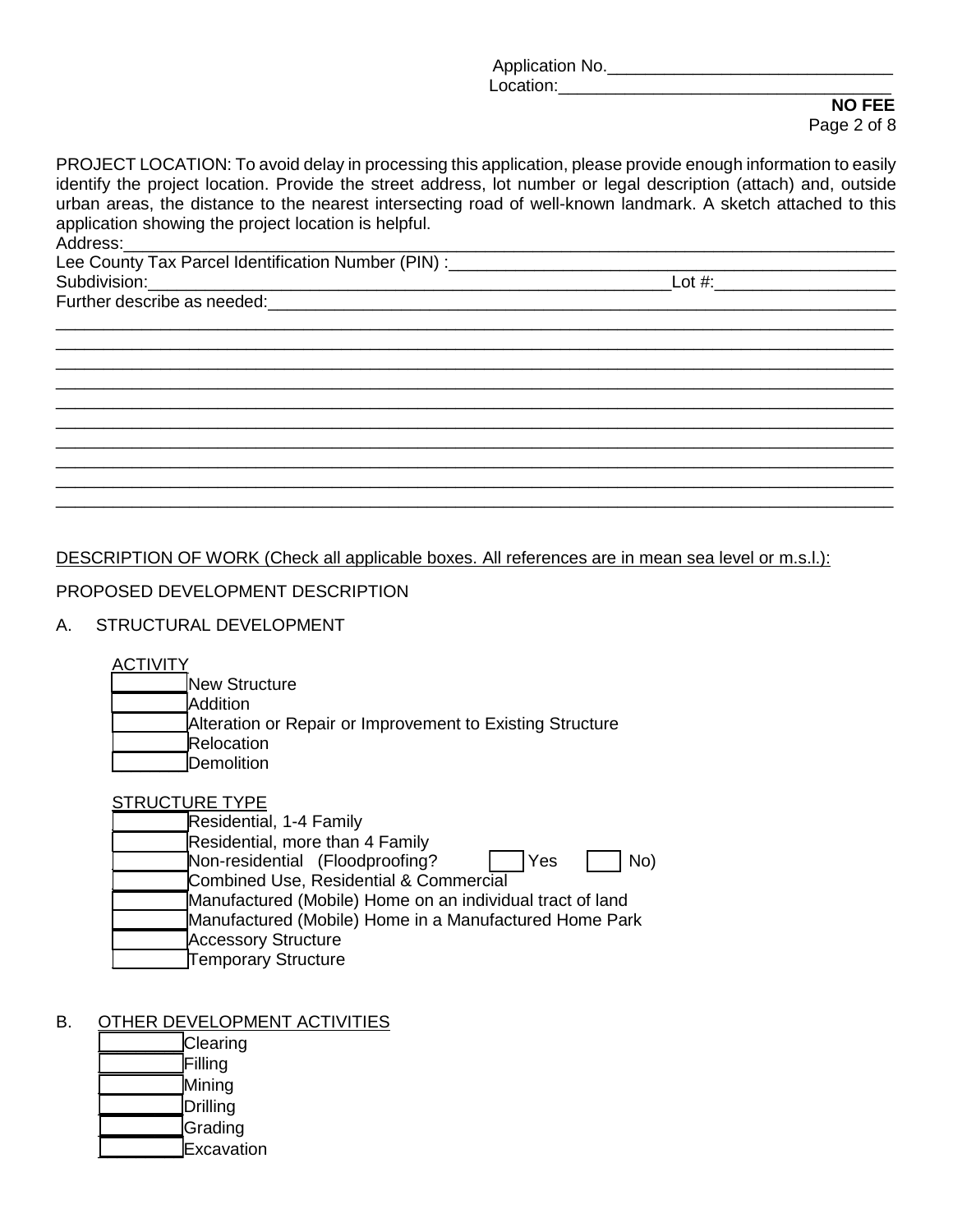Application No.\_\_\_\_\_\_\_\_\_\_\_\_\_\_\_\_\_\_\_\_\_\_\_\_\_\_\_\_\_\_

 Location:\_\_\_\_\_\_\_\_\_\_\_\_\_\_\_\_\_\_\_\_\_\_\_\_\_\_\_\_\_\_\_\_\_\_\_ **NO FEE**  Page 3 of 8

| <b>Dredging</b>                                                             |
|-----------------------------------------------------------------------------|
| <b>Matercourse Alteration, including Dredging and Channel Modifications</b> |
| Drainage Improvements, including Culvert Work                               |
| Road, Street or Bridge Construction                                         |
| Subdivision, includes New or Expansion                                      |
| Individual Water or Sewer System                                            |
| Other, please specify                                                       |

Written description of the proposed development: example and the proposed of the proposed development:

What is the Special Flood Hazard Area determination for the proposed development per available data via the FEMA in its Flood Insurance Study (FIS) and its accompanying Flood Insurance Rate Maps (FIRM), for Lee County dated September 6, 2006 (revised dates may be applicable) ? \_\_\_\_\_\_\_\_\_\_\_\_\_\_\_\_\_\_\_\_\_\_\_\_\_\_\_\_\_\_\_\_\_ FEMA FIRM Map Number:\_\_\_\_\_\_\_\_\_\_\_\_\_\_\_\_\_\_\_\_\_\_\_\_\_\_\_\_\_\_ Date:\_\_\_\_\_\_\_\_\_\_\_\_\_\_\_\_\_\_\_\_\_\_\_\_\_\_\_\_\_\_\_\_ Panel: The contract of the contract of the contract of the contract  $Z$  one:  $Z$  one:

\_\_\_\_\_\_\_\_\_\_\_\_\_\_\_\_\_\_\_\_\_\_\_\_\_\_\_\_\_\_\_\_\_\_\_\_\_\_\_\_\_\_\_\_\_\_\_\_\_\_\_\_\_\_\_\_\_\_\_\_\_\_\_\_\_\_\_\_\_\_\_\_\_\_\_\_\_\_\_\_\_\_\_\_\_\_\_\_ \_\_\_\_\_\_\_\_\_\_\_\_\_\_\_\_\_\_\_\_\_\_\_\_\_\_\_\_\_\_\_\_\_\_\_\_\_\_\_\_\_\_\_\_\_\_\_\_\_\_\_\_\_\_\_\_\_\_\_\_\_\_\_\_\_\_\_\_\_\_\_\_\_\_\_\_\_\_\_\_\_\_\_\_\_\_\_\_ \_\_\_\_\_\_\_\_\_\_\_\_\_\_\_\_\_\_\_\_\_\_\_\_\_\_\_\_\_\_\_\_\_\_\_\_\_\_\_\_\_\_\_\_\_\_\_\_\_\_\_\_\_\_\_\_\_\_\_\_\_\_\_\_\_\_\_\_\_\_\_\_\_\_\_\_\_\_\_\_\_\_\_\_\_\_\_\_ \_\_\_\_\_\_\_\_\_\_\_\_\_\_\_\_\_\_\_\_\_\_\_\_\_\_\_\_\_\_\_\_\_\_\_\_\_\_\_\_\_\_\_\_\_\_\_\_\_\_\_\_\_\_\_\_\_\_\_\_\_\_\_\_\_\_\_\_\_\_\_\_\_\_\_\_\_\_\_\_\_\_\_\_\_\_\_\_ \_\_\_\_\_\_\_\_\_\_\_\_\_\_\_\_\_\_\_\_\_\_\_\_\_\_\_\_\_\_\_\_\_\_\_\_\_\_\_\_\_\_\_\_\_\_\_\_\_\_\_\_\_\_\_\_\_\_\_\_\_\_\_\_\_\_\_\_\_\_\_\_\_\_\_\_\_\_\_\_\_\_\_\_\_\_\_\_ \_\_\_\_\_\_\_\_\_\_\_\_\_\_\_\_\_\_\_\_\_\_\_\_\_\_\_\_\_\_\_\_\_\_\_\_\_\_\_\_\_\_\_\_\_\_\_\_\_\_\_\_\_\_\_\_\_\_\_\_\_\_\_\_\_\_\_\_\_\_\_\_\_\_\_\_\_\_\_\_\_\_\_\_\_\_\_\_ \_\_\_\_\_\_\_\_\_\_\_\_\_\_\_\_\_\_\_\_\_\_\_\_\_\_\_\_\_\_\_\_\_\_\_\_\_\_\_\_\_\_\_\_\_\_\_\_\_\_\_\_\_\_\_\_\_\_\_\_\_\_\_\_\_\_\_\_\_\_\_\_\_\_\_\_\_\_\_\_\_\_\_\_\_\_\_\_

| Is the proposed development in an identified floodway?          |
|-----------------------------------------------------------------|
| If yes, has a No-Rise Certification been obtained and attached? |
|                                                                 |

What is the base flood elevation at the site? \_\_\_\_\_\_\_\_\_\_\_\_\_\_\_\_\_\_\_\_\_\_\_\_\_\_\_\_\_\_\_\_\_\_\_\_\_\_\_\_\_\_\_\_\_\_feet m.s.l.

| What is the required lowest floor elevation (including basement)? |  |  | feet m.s.l. |
|-------------------------------------------------------------------|--|--|-------------|
|-------------------------------------------------------------------|--|--|-------------|

What is the regulatory flood protection elevation required for the reference level and all attendant utilities? This is the elevation to which all attendant utilities, including all heating and electrical equipment will be installed or floodproofed.) \_\_\_\_\_\_\_\_\_\_\_\_\_\_\_\_\_\_\_\_\_\_\_\_\_\_\_\_\_\_\_\_\_\_\_\_\_\_\_\_\_\_\_\_\_\_\_\_\_\_\_\_\_\_\_\_\_\_\_\_\_\_\_\_\_\_\_\_\_feet m.s.l.

What is the regulatory flood protection elevation required for the protection of all public utilities? All certification submittal requirements with timelines. \_\_\_\_\_\_\_\_\_\_\_\_\_\_\_\_\_\_\_\_\_\_\_\_\_\_\_\_\_\_\_\_\_\_\_\_\_\_\_\_\_\_\_\_\_\_\_\_\_\_\_\_\_\_\_\_\_\_ \_\_\_\_\_\_\_\_\_\_\_\_\_\_\_\_\_\_\_\_\_\_\_\_\_\_\_\_\_\_\_\_\_\_\_\_\_\_\_\_\_\_\_\_\_\_\_\_\_\_\_\_\_\_\_\_\_\_\_\_\_\_\_\_\_\_\_\_\_\_\_\_\_\_\_\_\_\_\_\_\_\_\_\_\_\_\_\_

\_\_\_\_\_\_\_\_\_\_\_\_\_\_\_\_\_\_\_\_\_\_\_\_\_\_\_\_\_\_\_\_\_\_\_\_\_\_\_\_\_\_\_\_\_\_\_\_\_\_\_\_\_\_\_\_\_\_\_\_\_\_\_\_\_\_\_\_\_\_\_\_\_\_\_\_\_\_\_\_\_\_\_\_\_\_\_\_ \_\_\_\_\_\_\_\_\_\_\_\_\_\_\_\_\_\_\_\_\_\_\_\_\_\_\_\_\_\_\_\_\_\_\_\_\_\_\_\_\_\_\_\_\_\_\_\_\_\_\_\_\_\_\_\_\_\_\_\_\_\_\_\_\_\_\_\_\_\_\_\_\_\_\_\_\_\_\_\_\_\_\_\_\_\_\_\_

\_\_\_\_\_\_\_\_\_\_\_\_\_\_\_\_\_\_\_\_\_\_\_\_\_\_\_\_\_\_\_\_\_\_\_\_\_\_\_\_\_\_\_\_\_\_\_\_\_\_\_\_\_\_\_\_\_\_\_\_\_\_\_\_\_\_\_\_\_\_\_\_\_\_\_\_\_\_\_\_\_\_\_\_\_\_\_\_

\_\_\_\_\_\_\_\_\_\_\_\_\_\_\_\_\_\_\_\_\_\_\_\_\_\_\_\_\_\_\_\_\_\_\_\_\_\_\_\_\_\_\_\_\_\_\_\_\_\_\_\_\_\_\_\_\_\_\_\_\_\_\_\_\_\_\_\_\_\_\_\_\_\_\_\_\_\_\_\_\_\_\_\_\_\_\_\_ \_\_\_\_\_\_\_\_\_\_\_\_\_\_\_\_\_\_\_\_\_\_\_\_\_\_\_\_\_\_\_\_\_\_\_\_\_\_\_\_\_\_\_\_\_\_\_\_\_\_\_\_\_\_\_\_\_\_\_\_\_\_\_\_\_\_\_\_\_\_\_\_\_\_\_\_\_\_\_\_\_\_\_\_\_\_\_\_

What are the flood openings requirements, if in Zones A, AO, AE or A1-30?\_\_\_\_\_\_\_\_\_\_\_\_\_\_\_\_\_\_\_\_\_\_\_\_\_\_\_\_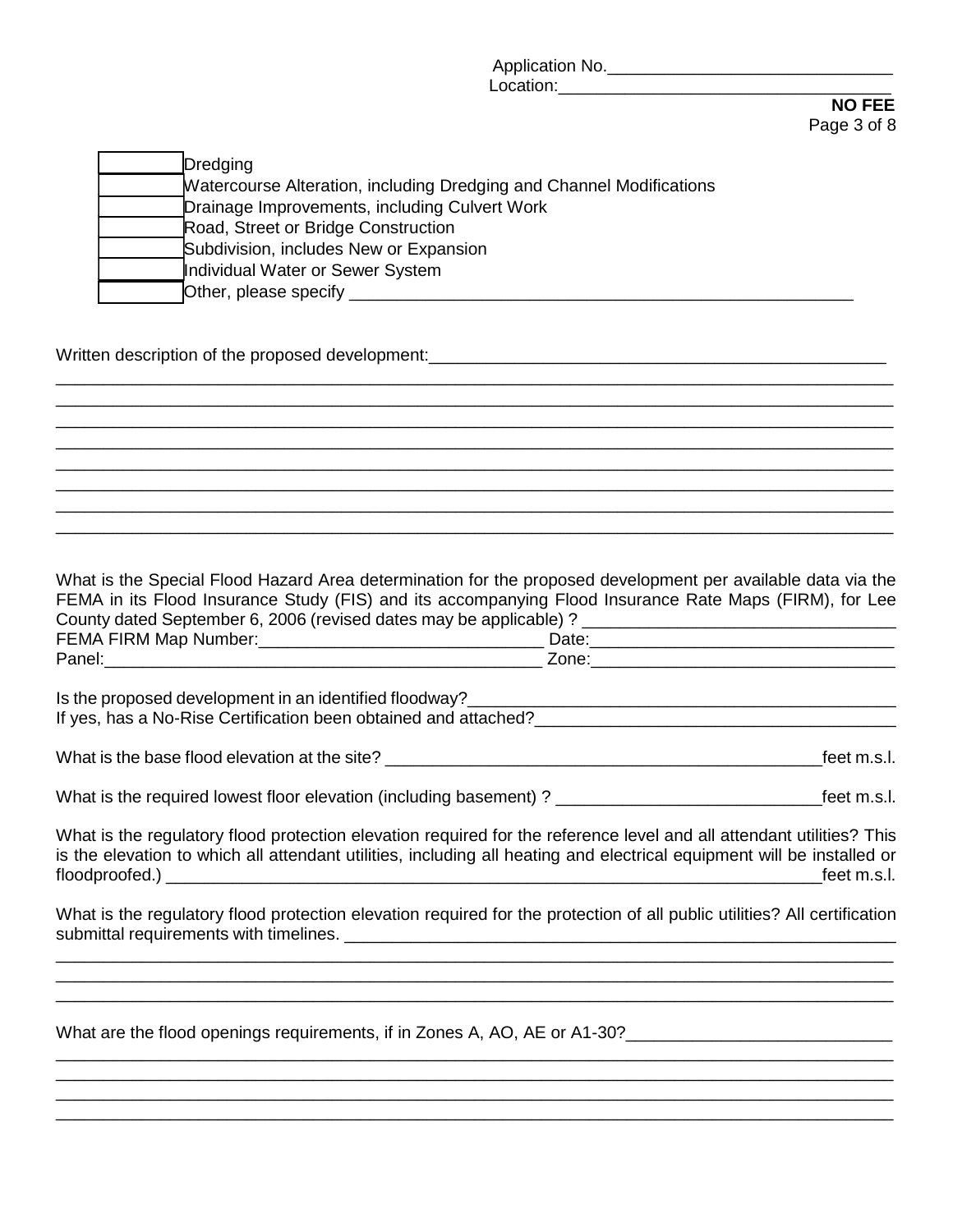Application No.\_\_\_\_\_\_\_\_\_\_\_\_\_\_\_\_\_\_\_\_\_\_\_\_\_\_\_\_\_\_

#### Location:\_\_\_\_\_\_\_\_\_\_\_\_\_\_\_\_\_\_\_\_\_\_\_\_\_\_\_\_\_\_\_\_\_\_\_ **NO FEE**  Page 4 of 8

| What are the limitations of below BFE enclosure uses .if applicable (i.e., Parking, Building Access and Limited |
|-----------------------------------------------------------------------------------------------------------------|
|                                                                                                                 |
| Will fill material or other development encroach into the floodway or non-encroachment area of any watercourse? |
|                                                                                                                 |

\_\_\_\_\_\_\_\_\_\_\_\_\_\_\_\_\_\_\_\_\_\_\_\_\_\_\_\_\_\_\_\_\_\_\_\_\_\_\_\_\_\_\_\_\_\_\_\_\_\_\_\_\_\_\_\_\_\_\_\_\_\_\_\_\_\_\_\_\_\_\_\_\_\_\_\_\_\_\_\_\_\_\_\_\_\_\_\_

\_\_\_\_\_\_\_\_\_\_\_\_\_\_\_\_\_\_\_\_\_\_\_\_\_\_\_\_\_\_\_\_\_\_\_\_\_\_\_\_\_\_\_\_\_\_\_\_\_\_\_\_\_\_\_\_\_\_\_\_\_\_\_\_\_\_\_\_\_\_\_\_\_\_\_\_\_\_\_\_\_\_\_\_\_\_\_\_ \_\_\_\_\_\_\_\_\_\_\_\_\_\_\_\_\_\_\_\_\_\_\_\_\_\_\_\_\_\_\_\_\_\_\_\_\_\_\_\_\_\_\_\_\_\_\_\_\_\_\_\_\_\_\_\_\_\_\_\_\_\_\_\_\_\_\_\_\_\_\_\_\_\_\_\_\_\_\_\_\_\_\_\_\_\_\_\_

Will the proposed development require the alteration of any watercourse?

| Estimated Project Cost \$ |  |
|---------------------------|--|
|                           |  |

# FOR ALTERATIONS, REPAIRS, IMPROVEMENTS OR ADDITIONS TO EXISTING STRUCTURES

What is the estimated market value of the existing structure? If the cost of the proposed construction equals or exceed 50% of the market value of the structure, then the substantial improvement requirements shall apply.

#### FOR NON-RESIDENTIAL CONSTRUCTION

| Type of flood protection method?                                                          | Floodproofing | Elevation |             |
|-------------------------------------------------------------------------------------------|---------------|-----------|-------------|
| If the structure is floodproofed, the required floodproofing elevation is                 |               |           | feet m.s.l. |
| <b>FOR SUBDIVISIONS</b>                                                                   |               |           |             |
| Does the subdivision or other development contain 50 lots or 5 acres (whichever is less)? |               | lYes l    | <b>INo</b>  |
| If yes, has flood elevation date been provided by the developer?                          |               | lYesl     | No          |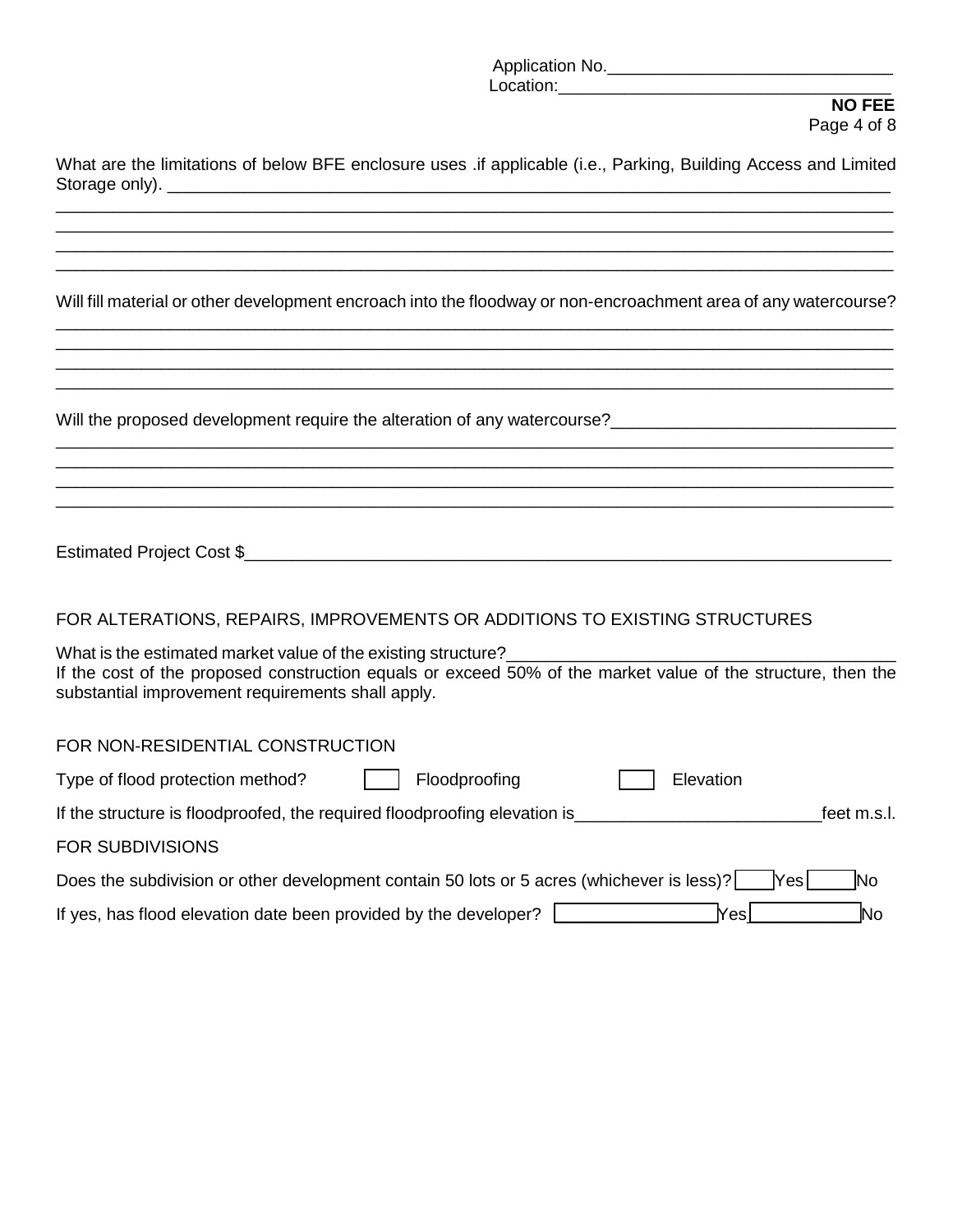The following items shall accompany the Floodplain Development Permit Application:

- 1. A plot plan drawn to scale which shall include, but shall not be limited to, the following specific details of the proposed floodplain development:
	- the nature, location, dimensions, and elevations of the area of development/disturbance; existing and proposed structures, utility systems, grading/pavement areas, fill materials, storage areas, drainage facilities, and other development;
	- the boundary of the Special Flood Hazard Area as delineated on the FIR, or a statement that the entire lot is within the Special Flood Hazard Area;
	- flood zone(s) designation of the proposed development area as determined on the FIRM
	- the boundary of the floodway(s) or non-encroachment area(s)
	- the Base Flood Elevation (BFE) where provided
	- the old and new location of any watercourse that will be altered or relocated as a result of the proposed development.

•

- 2. Proposed elevation, and method thereof, of all development within a Special Flood Hazard Area including but not limited to:
	- Elevation in relation to mean sea level of the proposed reference level (including basement) of all structures;
	- Elevation in relation to mean sea level to which any non-residential structure in Zone AE, A or AO will be flood-proofed; and
	- Elevation in relation to mean sea level to which any proposed utility systems will be elevated or floodproofed.
- 3. If floodproofing, a Floodproofing Certificate (FEMA Form 81-65) with supporting data and an operational plan that includes, but is not limited to, installation, exercise, and maintenance of floodproofing measures.
- 4. A Foundation Plan, drawn to scale, which shall include details of the proposed foundation system to ensure all provisions of this ordinance are met. These details include but are not limited to:
	- The proposed method of elevation, if applicable (i.e., fill, solid foundation perimeter wall, solid backfilled foundation, open foundation on columns/posts/piers/piles/shear walls);
	- Openings to facilitate equalization of hydrostatic flood forces on walls when solid foundation perimeter walls are used in Zones A, AO, AE, and A1-30
- 5. Usage details of any enclosed areas below the regulatory flood protection elevation.
- 6. Plans and/or details for the protection of public utilities and facilities such as sewer, gas, electrical, and water systems to be located and constructed to minimize flood damage;
- 7. Copies of all other Local, State and Federal permits required prior to floodplain development permit issuance (Wetlands, Endangered Species, Erosion and Sedimentation Control, Riparian Buffers, Mining, etc.)
- 8. Documentation for placement of Recreational Vehicles and/or Temporary Structures, when applicable.
- 9. A description of proposed watercourse alteration or relocation, when applicable, including an engineering report on the effects of the proposed project on the flood-carrying capacity of the watercourse and the effects to properties located both upstream and downstream; and a map (if not shown on plot plan) showing the location of the proposed watercourse alteration or relocation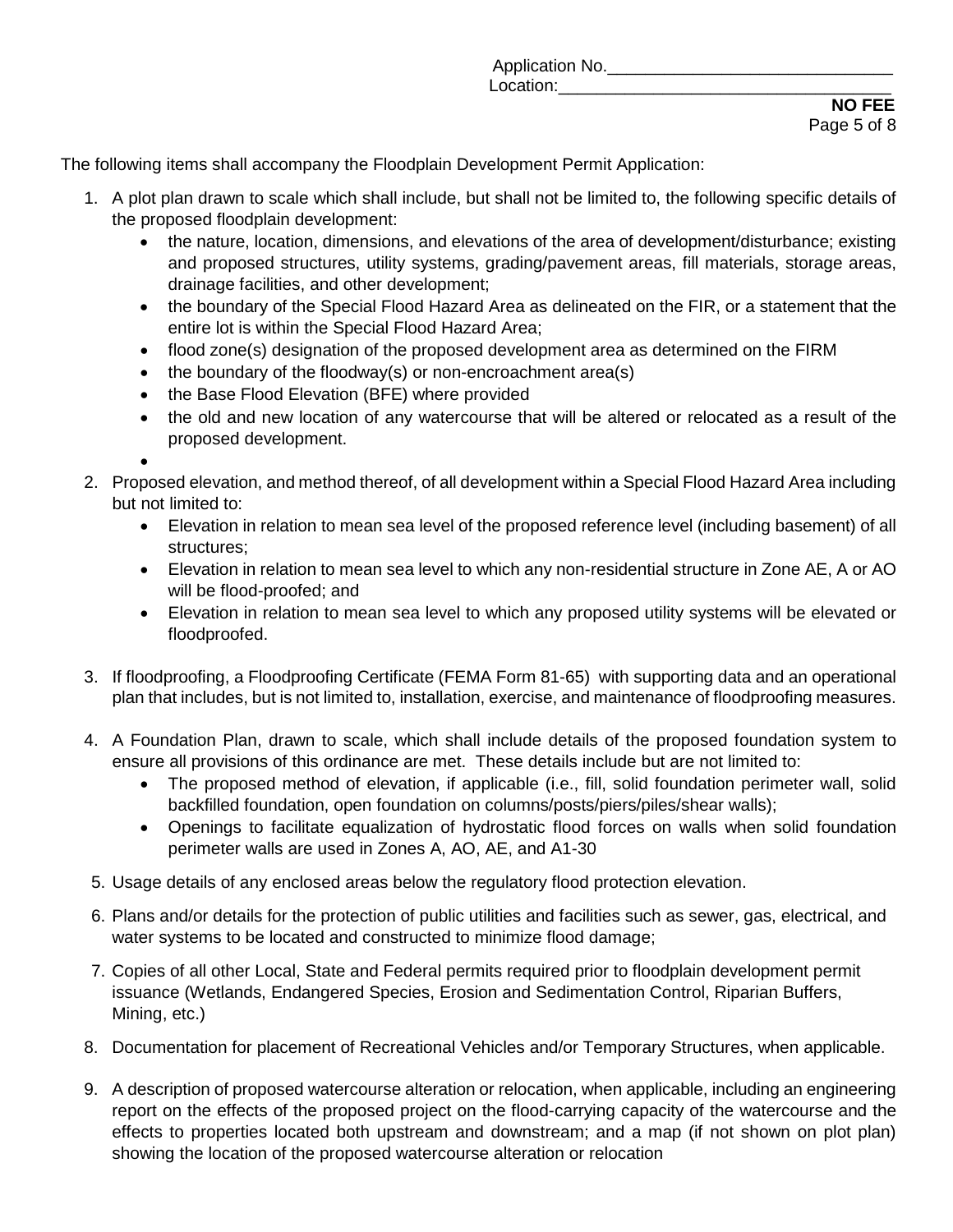| .<br>No.<br>`\!! |  |
|------------------|--|
| וחודבים<br>.     |  |

#### **After completing SECTION 2, the Applicant should submit for to the Local Administrator for review.**

#### **SECTION 3: Floodplain Determination (to be completed by the ADMINISTRATOR)**

|                           | is NOT located in a Special Flood Hazard Area<br>(Notify the applicant that the application review is complete and no Floodplain Development<br>Permit is required.) |                      |                                   |
|---------------------------|----------------------------------------------------------------------------------------------------------------------------------------------------------------------|----------------------|-----------------------------------|
|                           | is PARTIALLY located in a Special Flood Hazard Area, but the bldg/development is NOT.                                                                                |                      |                                   |
|                           | IS located in a Special Flood Hazard Area<br>100-year" flood elevation at the site is unavailable.                                                                   |                      | _ft. NGVD (MSL)                   |
|                           | IS located in the FLOODWAY<br>(If different from the FIRM panel and date)                                                                                            |                      | Date: __________________________. |
|                           | See Section 4 for additional instructions.                                                                                                                           |                      |                                   |
|                           | Administrator's Name (please print)                                                                                                                                  | Title (please print) |                                   |
| Administrator's Signature |                                                                                                                                                                      | Date                 |                                   |

#### **SECTION 4: Additional Information Required (to be completed by the ADMINISTRATOR)**

The applicant must submit the documents checked below before the application can be processed.

A site plan showing the location of all existing structures, water bodies, adjacent roads, lot dimensions, and proposed development.

Development plans (drawn to scale) and specifications, including where applicable, details for anchoring structures, proposed elevation of lowest floor (including basement), types of water-resistant materials used below the first floor, details of floodproofing of utilities located below the first floor, and details of enclosures below the first floor. Also, \_\_\_\_\_\_\_\_\_\_\_\_\_\_\_\_\_\_\_\_\_\_\_\_\_\_\_\_\_\_\_\_\_\_\_\_\_\_\_\_\_\_\_\_\_\_\_\_\_\_\_\_\_\_\_\_\_\_\_\_\_\_\_\_\_\_\_\_\_\_\_.

> \_\_\_\_\_\_\_\_ Subdivision or other development plans. (*If the subdivision or other development exceeds 50 lots or 5 acres, whichever is the lesser, the applicant MUST provide "100-year" flood elevations if they are not otherwise available.)*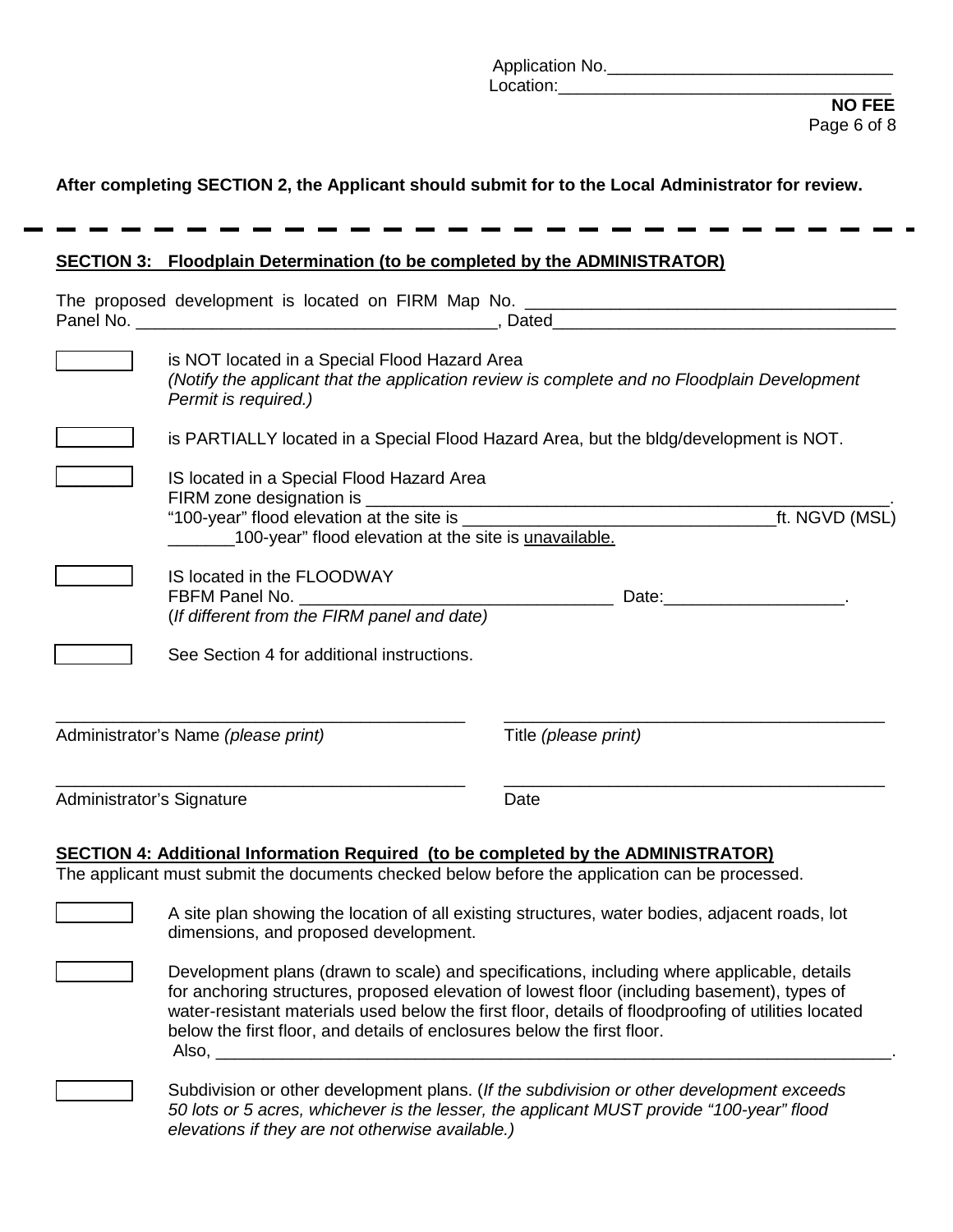| Application No.<br><b>Location: Example 20</b>                                                                                                                                                                                                                                     |
|------------------------------------------------------------------------------------------------------------------------------------------------------------------------------------------------------------------------------------------------------------------------------------|
| <b>NO FEE</b><br>Page 7 of 8                                                                                                                                                                                                                                                       |
| Plans showing the extent of the watercourse relocation and/or landform alterations.                                                                                                                                                                                                |
| Change in water elevation (in feet)<br>Meets the Ordinance limits on elevation increases?<br>No<br>Yes                                                                                                                                                                             |
| _ft. NGVD (MSL)                                                                                                                                                                                                                                                                    |
| Floodproofing protection level (non-residential only) ________________ ft. NGVD<br>(MSL)<br>For floodproofed structures, applicant must attach certification from registered engineer or<br>architect.                                                                             |
| Certification from a registered engineer that the proposed activity in a regulatory floodway<br>WILL NOT result in ANY increase in the height of the "100-year" flood. A copy of all data<br>and hydraulic/hydrologic calculations supporting this finding must also be submitted. |
| Other:                                                                                                                                                                                                                                                                             |

## **SECTION 5: Permit Determination (to be completed by the ADMINISTRATOR)**

I have determined that the proposed activity:

IS in conformance with the provisions of the Unified Development Ordinance (UDO). IS NOT in conformance with the provisions of the UDO .

*If the proposed activity is in conformance, the Local Administrator may issue a Development Permit upon payment of designated fee.* 

\_\_\_\_\_\_\_\_\_\_\_\_\_\_\_\_\_\_\_\_\_\_\_\_\_\_\_\_\_\_\_\_\_\_\_\_\_\_\_\_\_\_\_\_\_\_\_\_\_\_\_\_\_\_\_\_\_\_\_\_\_\_\_\_\_\_\_\_\_\_\_\_\_\_\_

*If the proposed activity is NOT in conformance, the Local Administrator will provide a written summary of deficiencies. The applicant may revise and resubmit an application to the Local Administrator or may request a hearing from the Board of Appeals.* 

\_\_\_\_\_\_\_\_\_\_\_\_\_\_\_\_\_\_\_\_\_\_\_\_\_\_\_\_\_\_\_\_\_\_\_\_\_\_\_\_\_\_\_\_\_\_\_\_\_\_\_\_\_\_\_\_\_\_\_\_\_\_\_\_\_\_\_\_\_\_\_\_\_\_\_\_\_\_\_\_\_\_\_\_\_\_\_\_

The permit is issued subject to the following conditions, which are made part of this permit:

|                 | Administrator's Name (please print)                                                                         | Title (please print)   |              |
|-----------------|-------------------------------------------------------------------------------------------------------------|------------------------|--------------|
|                 | Administrator's Signature                                                                                   | Date                   |              |
| <b>APPEALS:</b> | Appealed to the Board of Appeals?<br>Hearing Date:<br><b>Appeals Board Decision?</b><br>Reasons/Conditions: | 1No<br>Yes<br>Approved | Not Approved |